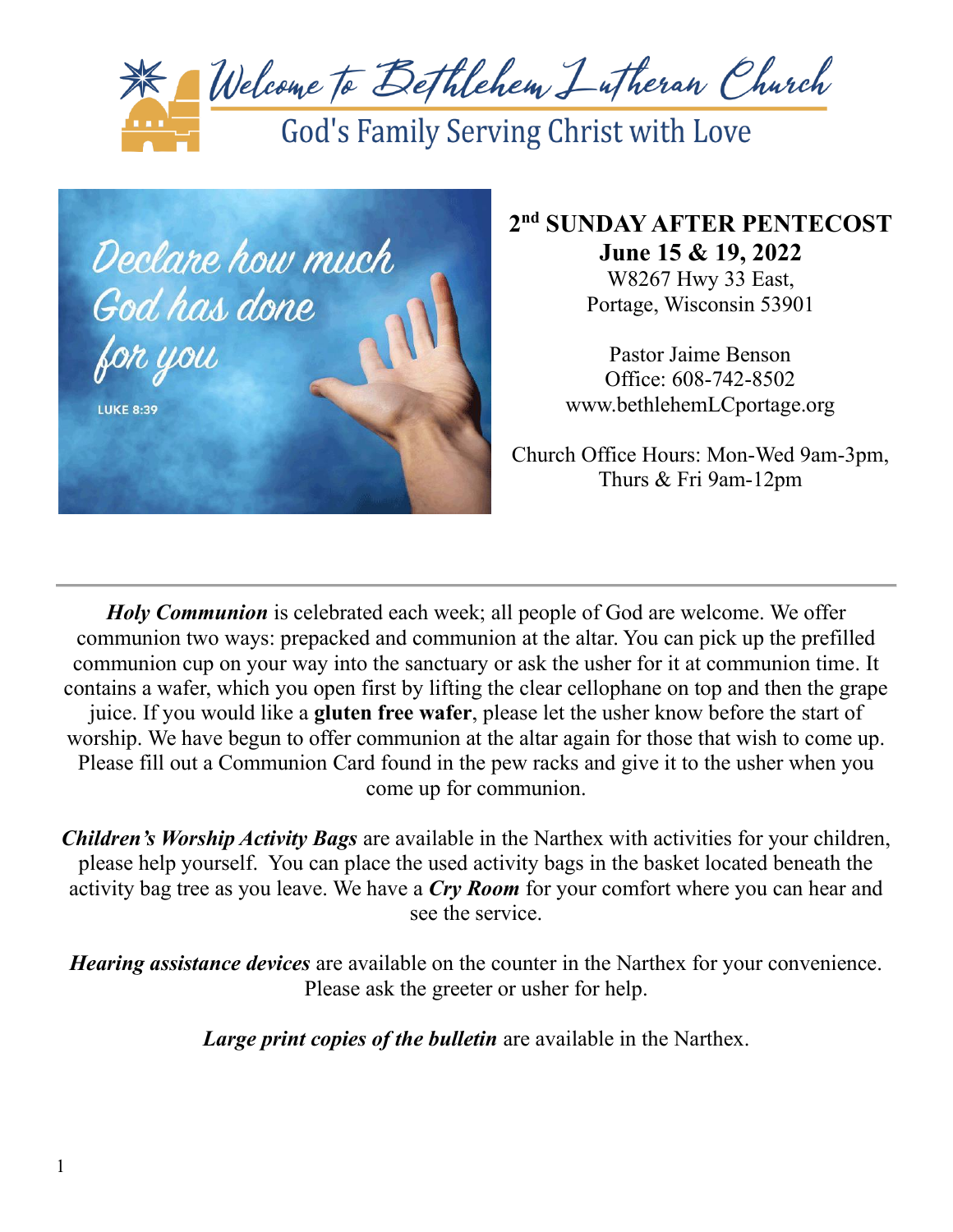#### *Enter to praise*

# ❖ CONFESSION & FORGIVENES

*All may make the sign of the cross, the sign that is marked at baptism, as the presiding minister begins. We invite those who are able to stand each time this symbol*❖ *appears in the bulletin.*

Blessed be the holy Trinity, $\pm$  one God, whose steadfast love endures forever. **Amen.** Let us confess our sin in the presence of God and of one another. *Silence is kept for reflection.*

# Merciful God,

**we confess that we have not followed your path but have chosen our own way. Instead of putting others before ourselves, we long to take the best seats at the table. When met by those in need, we have too often passed by on the other side. Set us again on the path of life. Save us from ourselves and free us to love our neighbors. Amen.**

## Hear the good news!

God does not deal with us according to our sins but delights in granting pardon and mercy. In the name of  $\pm$  Jesus Christ, your sins are forgiven. You are free to love as God loves. **Amen.** 

## ◆ GATHERING HYMN #574 "Here I Am, Lord"

# ❖ GREETING

The grace of our Lord Jesus Christ, the love of God, and the communion of the Holy Spirit be with you all. **And also with you.**

# ❖ PRAYER OF THE DAY

**O Lord God, we bring before you the cries of a sorrowing world. In your mercy set us free from the chains that bind us, and defend us from everything that is evil, through Jesus Christ, our Savior and Lord. Amen.**

# FIRST READING: Isaiah 65:1-9

<sup>1</sup>I was ready to be sought out by those who did not ask, to be found by those who did not seek me. I said, "Here I am, here I am," to a nation that did not call on my name. <sup>2</sup>I held out my hands all day long to a rebellious people, who walk in a way that is not good, following their own devices; <sup>3</sup> a people who provoke me to my face continually, sacrificing in gardens and offering incense on bricks; <sup>4</sup>who sit inside tombs, and spend the night in secret places; who eat swine's flesh, with broth of abominable things in their vessels; <sup>5</sup>who say, "Keep to yourself, do not come near me, for I am too holy for you." These are a smoke in my nostrils, a fire that burns all day long. <sup>6</sup>See, it is written before me: I will not keep silent, but I will repay; I will indeed repay into their laps  $\frac{7}{1}$ their iniquities and their ancestors' iniquities together, says the LORD; because they offered incense on the mountains and reviled me on the hills, I will measure into their laps full payment for their actions. <sup>8</sup>Thus says the LORD: As the wine is found in the cluster, and they say, "Do not destroy it, for there is a blessing in it," so I will do for my servants' sake, and not destroy them all. <sup>9</sup>I will bring forth descendants from Jacob, and from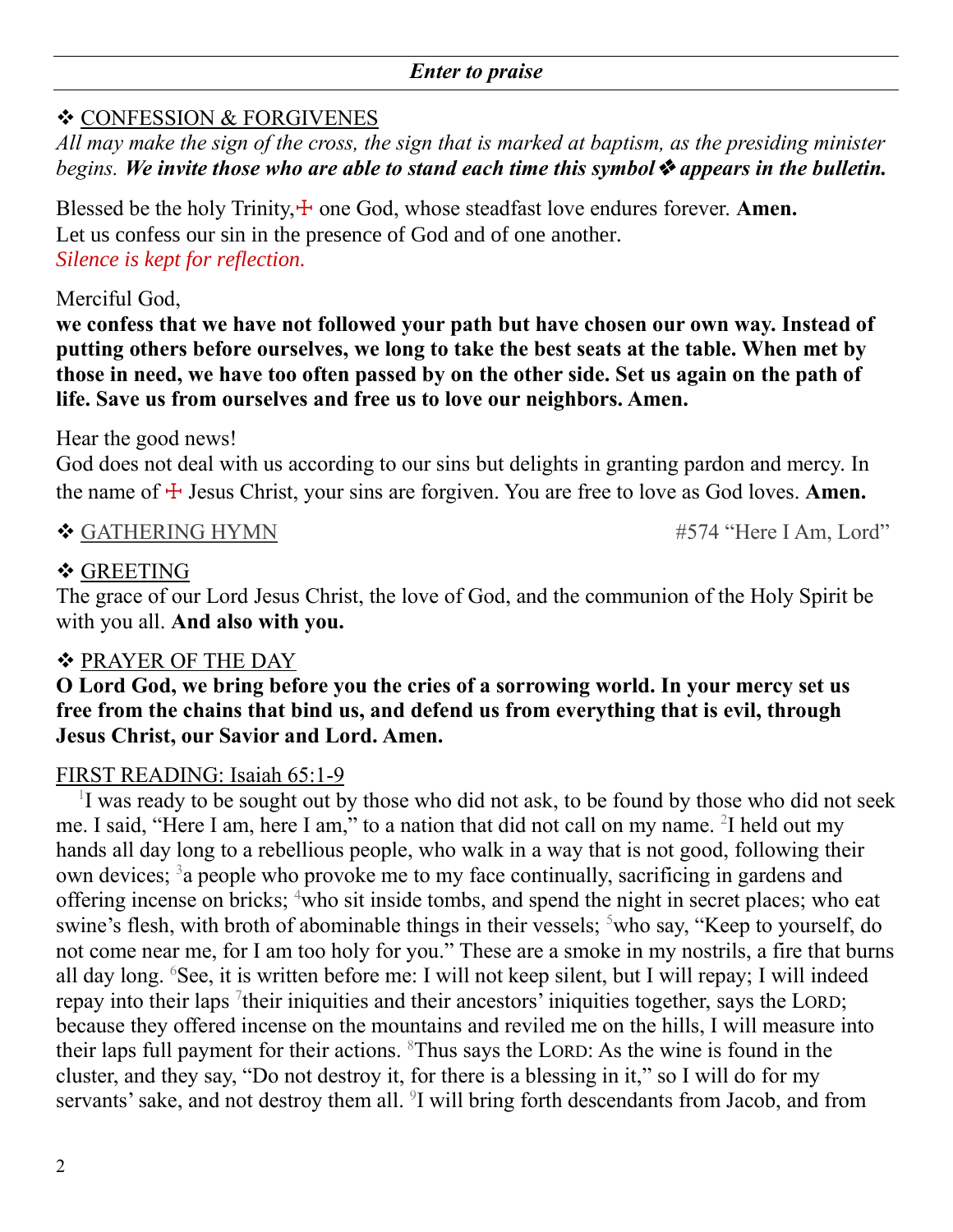Judah inheritors of my mountains; my chosen shall inherit it, and my servants shall settle there. The Word of the Lord. **Thanks be to God.**

PSALM 22:19-28

<sup>19</sup>But you, O LORD, be not far away; O my help, hasten to my aid.

<sup>20</sup>**Deliver me from the sword, my life from the power of the dog.**

<sup>21</sup>Save me from the lion's mouth! From the horns of wild bulls you have rescued me.

<sup>22</sup>**I will declare your name to my people; in the midst of the assembly I will praise you.**

 $23$ You who fear the LORD, give praise! All you of Jacob's line, give glory. Stand in awe of the LORD, all you offspring of Israel.

<sup>24</sup>**For the LORD does not despise nor abhor the poor in their poverty; neither is the LORD's face hidden from them; but when they cry out, the LORD hears them.**

<sup>25</sup>From you comes my praise in the great assembly;

I will perform my vows in the sight of those who fear the LORD.

<sup>26</sup>**The poor shall eat and be satisfied,**

**Let those who seek the LORD give praise! May your hearts live forever!**

 $^{27}$ All the ends of the earth shall remember and turn to the LORD; all the families of nations shall bow before God.

# <sup>28</sup>**For dominion belongs to the LORD, who rules over the nations.**

# SECOND READING: Galatians 3:23-29

 $^{23}$ Now before faith came, we were imprisoned and guarded under the law until faith would be revealed. <sup>24</sup>Therefore the law was our disciplinarian until Christ came, so that we might be justified by faith. <sup>25</sup>But now that faith has come, we are no longer subject to a disciplinarian,  $^{26}$ for in Christ Jesus you are all children of God through faith.  $^{27}$ As many of you as were baptized into Christ have clothed yourselves with Christ. <sup>28</sup>There is no longer Jew or Greek, there is no longer slave or free, there is no longer male and female; for all of you are one in Christ Jesus. <sup>29</sup>And if you belong to Christ, then you are Abraham's offspring, heirs according to the promise. The Word of the Lord. **Thanks be to God.**



<sup>❖</sup> GOSPEL: Luke 8:26-39 The holy gospel according to Luke. **Glory to you, O Lord.**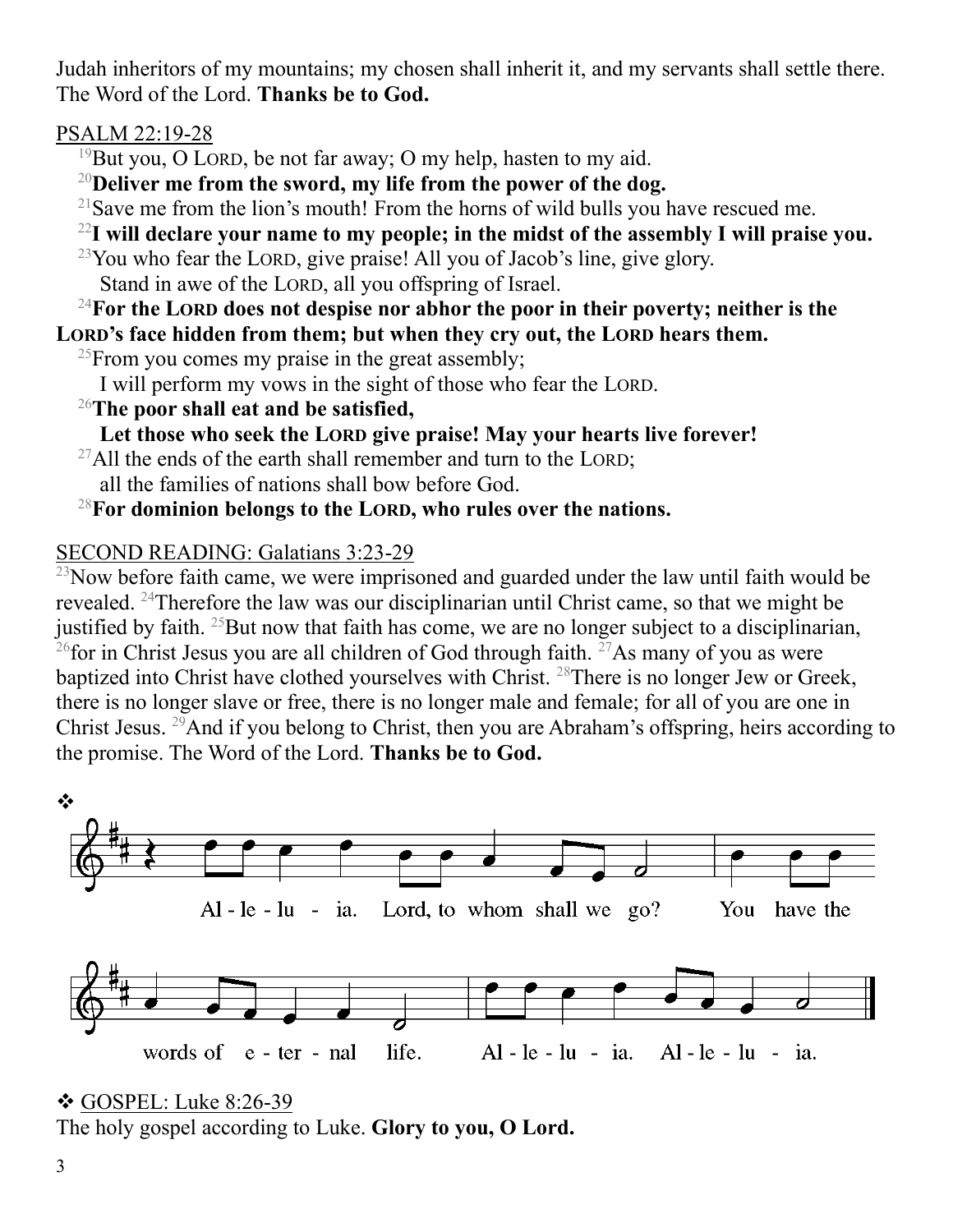<sup>26</sup>Then [Jesus and his disciples] arrived at the country of the Gerasenes, which is opposite Galilee. <sup>27</sup>As he stepped out on land, a man of the city who had demons met him. For a long time he had worn no clothes, and he did not live in a house but in the tombs. <sup>28</sup>When he saw Jesus, he fell down before him and shouted at the top of his voice, "What have you to do with me, Jesus, Son of the Most High God? I beg you, do not torment me"—<sup>29</sup>for Jesus had commanded the unclean spirit to come out of the man. (For many times it had seized him; he was kept under guard and bound with chains and shackles, but he would break the bonds and be driven by the demon into the wilds.)  $30$  Jesus then asked him, "What is your name?" He said, "Legion"; for many demons had entered him. <sup>31</sup>They begged him not to order them to go back into the abyss.

 $32$ Now there on the hillside a large herd of swine was feeding; and the demons begged Jesus to let them enter these. So he gave them permission.  $33$  Then the demons came out of the man and entered the swine, and the herd rushed down the steep bank into the lake and was drowned.

<sup>34</sup>When the swineherds saw what had happened, they ran off and told it in the city and in the country. <sup>35</sup>Then people came out to see what had happened, and when they came to Jesus, they found the man from whom the demons had gone sitting at the feet of Jesus, clothed and in his right mind. And they were afraid. <sup>36</sup>Those who had seen it told them how the one who had been possessed by demons had been healed. <sup>37</sup>Then all the people of the surrounding country of the Gerasenes asked Jesus to leave them; for they were seized with great fear. So he got into the boat and returned. <sup>38</sup>The man from whom the demons had gone begged that he might be with him; but Jesus sent him away, saying, <sup>39</sup> Return to your home, and declare how much God has done for you." So he went away, proclaiming throughout the city how much Jesus had done for him. The gospel of the Lord. **Praise to you, O Christ.**

#### CHILDREN'S MESSAGE (Sunday)

#### SERMON

❖ SERMON HYMN #843, v. 2, 3 "Praise the One Who Breaks the Darkness"

#### ❖ APOSTLES' CREED

**I believe in God, the Father almighty, creator of heaven and earth. I believe in Jesus Christ, God's only Son, our Lord, who was conceived by the power of the Holy Spirit, born of the Virgin Mary, suffered under Pontius Pilate, was crucified, died, and was buried; he descended to the dead. On the third day he rose again; he ascended into heaven, he is seated at the right hand of the Father, and he will come to judge the living and the dead. I believe in the Holy Spirit, the holy catholic Church, the communion of saints, the forgiveness of sins, the resurrection of the body, and the life everlasting. Amen**

❖ THE PRAYERS OF THE PEOPLE *Pray aloud as the spirit guides you* P: United in Christ and guided by the Spirit, we pray for the church, the creation, and all in need.

#### *A brief silence.*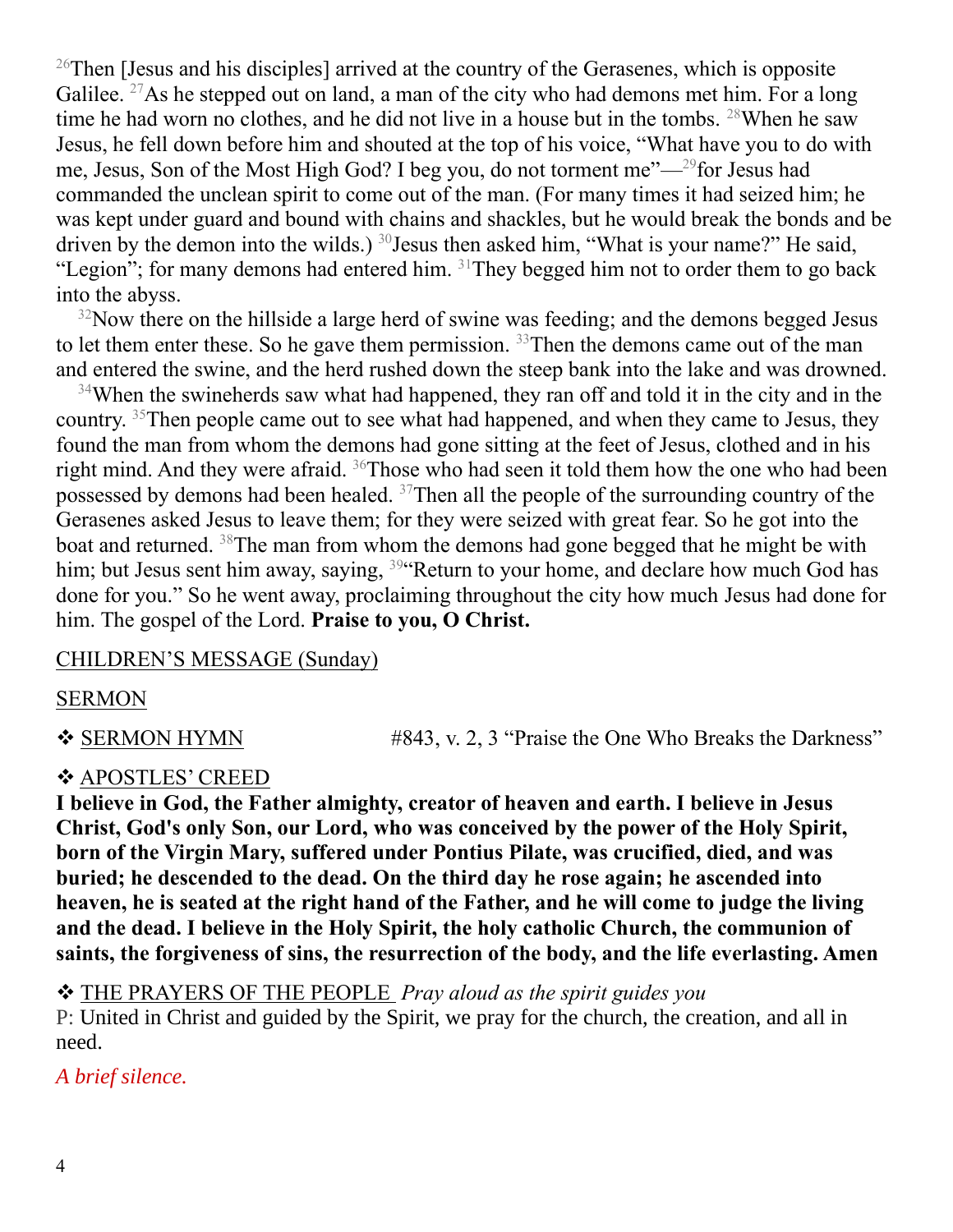Holy God, you hear the cries of those who seek you. Equip your church with evangelists who reveal the continuous call of your outstretched hands and your promises of a home in you. God of grace, **hear our prayer.**

You hear the cries of the earth. Restore places where land, air, and waterways have been harmed. Guide us to develop and implement sources of energy and food production that do not destroy the earth. We pray especially for those in Montana and Wyoming who have experienced large amounts of flooding. God of grace, **hear our prayer.**

You hear the cries of those who are marginalized or cast out. On this Juneteenth observance, guide us continually toward the end of oppression in all its forms, especially white supremacy. Bring true freedom and human flourishing to all your beloved children. God of grace, **hear our prayer.**

You hear the cries of those who suffer. Come to the aid of all who are homeless, naked, hungry, and sick *especially for everyone on our prayer list*. Bring peace to any experiencing mental illness, that they can clearly recognize your loving presence. God of grace, **hear our prayer.**

You hear the cries of those who celebrate and those who grieve on this Father's Day. Nurture mutual love and tender care in all relationships. Comfort those for whom this day brings sadness or longing. God of grace, **hear our prayer.**

We give thanks for the faithful departed whose lives proclaimed all you had done for them *especially for Ruth, Colleen and all of those we hold in our hearts at this time*. At the last, unite us with them as we make our home in you. God of grace, **hear our prayer.**

P: God of every time and place, in Jesus' name and filled with your Holy Spirit, we entrust these spoken prayers and those in our hearts into your holy keeping. **Amen.**

# ❖ PEACE The peace of Christ be with you always. **And also with you.**

# THE OFFERING

*We share our offerings for the mission of Christ through Bethlehem. Thank you for your participation in this ministry to the Glory of God!*

# ❖ OFFERING PRAYER

God of abundance: you have set before us a plentiful harvest. As we feast on your goodness, strengthen us to labor in your field, and equip us to bear fruit for the good of all, in the name of Jesus. **Amen.**

The Lord be with you. **And also with you.** Lift up your hearts. **We lift them up to the Lord.** Let us give thanks to the Lord our God **It is right to give our thanks and praise.** ..we praise your name and join the unending hymn…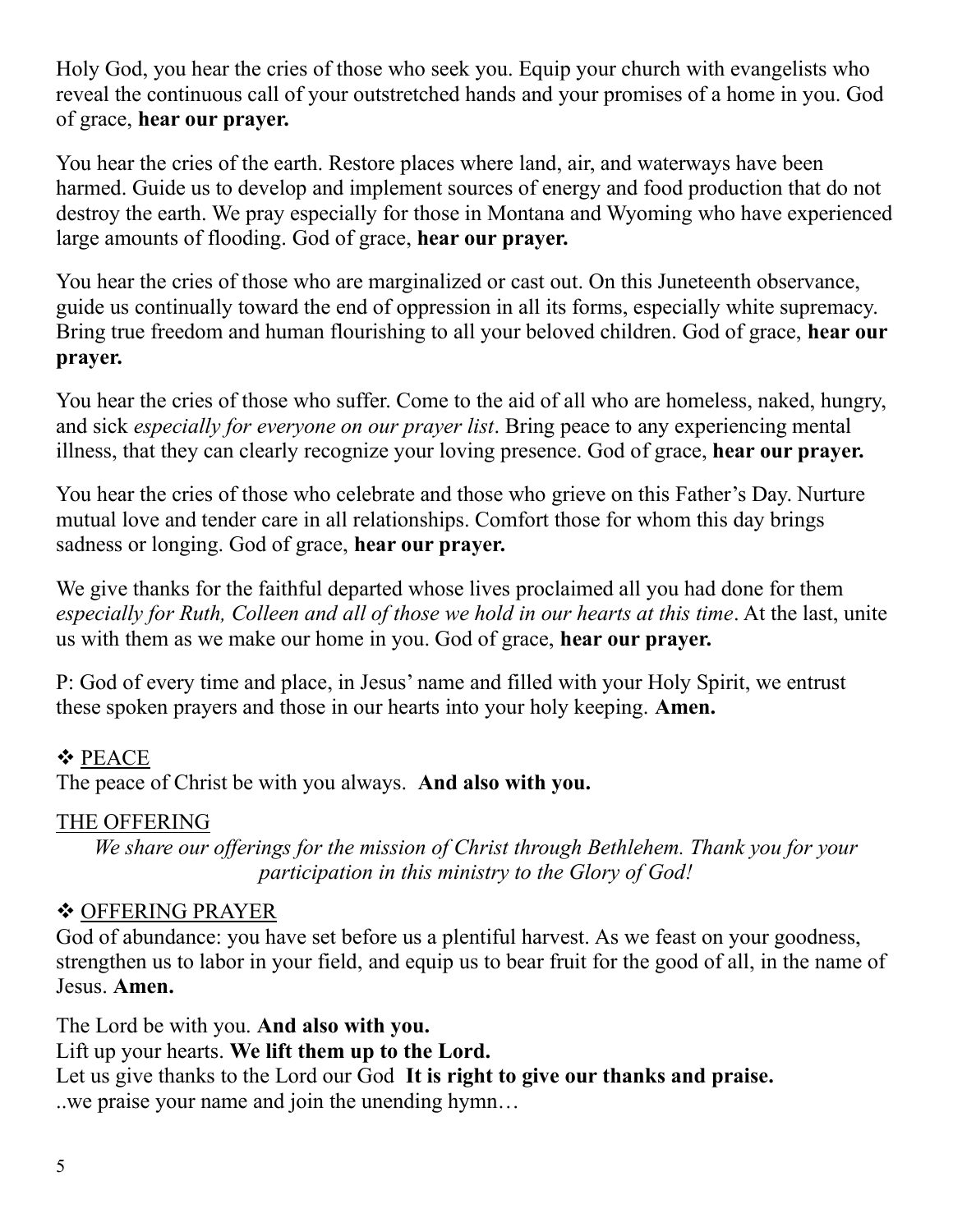

#### ❖ WORDS OF INSTITUTION

#### ❖ THE LORD'S PRAYER

**Our Father, who art in heaven, hallowed be thy name, thy kingdom come, thy will be done, on earth as it is in heaven. Give us this day our daily bread; and forgive us our trespasses, as we forgive those who trespass against us; and lead us not into temptation, but deliver us from evil. For thine is the kingdom, and the power, and the glory, forever and ever. Amen.**

#### ❖ INVITATION TO COMMUNION

In Christ's presence there is fullness of joy. Come to the banquet.

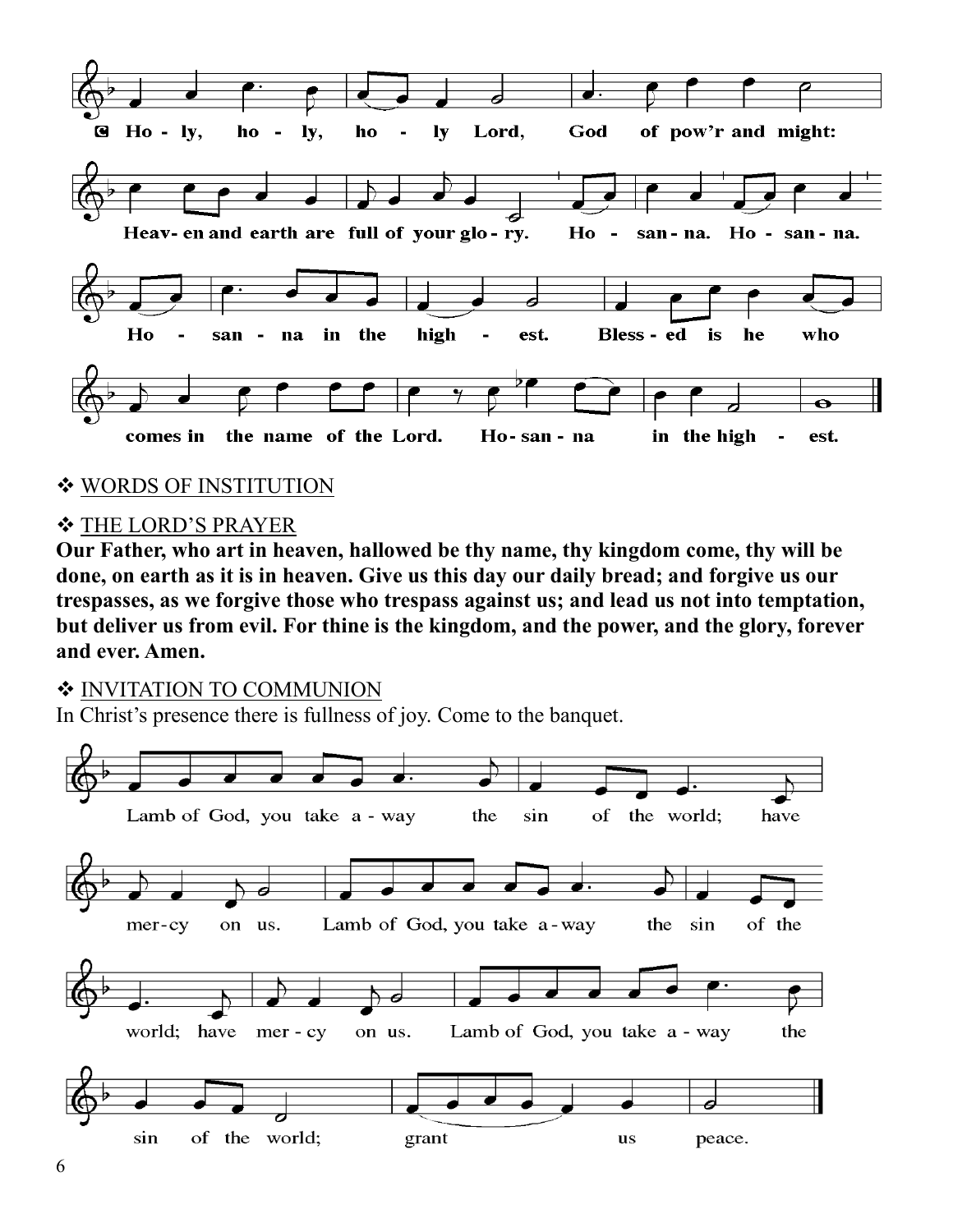# DISTRIBUTION OF HOLY COMMUNION

*You may come forward to receive communion at this time. If you prefer to celebrate communion in your pew with prepackaged elements, please let the usher know.*

#### PRAYER AFTER COMMUNION

Life-giving God, through this meal you have bandaged our wounds and fed us with your mercy. Now send us forth to live for others, both friend and stranger, that all may come to know your love. This we pray in the name of Jesus. **Amen.**

# ANNOUNCEMENTS

## ❖ BLESSING

The God of peace, Father,  $\pm$  Son, and Holy Spirit, bless you, comfort you, and show you the path of life this day and always. **Amen.**

 $\div$  SENDING HYMN #886, v. 5, 6 "Oh, for a Thousand Tongues to Sing"

## ❖ DISMISSAL

Go in peace. Love your neighbor. **Thanks be to God.**

Copyright © 2021 Augsburg Fortress. All rights reserved. Reprinted by permission under Augsburg Fortress Liturgies Annual License #.<br>New Revised Standard Version Bible, Copyright © 1989, Division of Christian Education of Revised Common Lectionary, Copyright © 1992 Consultation on Common Texts, admin Augsburg Fortress. Used by permission.

#### *Depart to share*

#### **This Week's Worship Team**

Wednesday 5:30 pm, 6/15 Music: Samantha Usher: Geoff Gilbert Acolyte: Altar Guild: Kathy Lawrence

Sunday 9am, 6/19 Music: Carla Ushers: Reader: Darlene Anderson Video Production: Justice Oh Acolyte: Altar Guild: Communion Assistants:  $\&$ Coffee Hour: Altar Flowers: Bev Johnson in honor of loved ones

# *Please Pray For*

Family of Ruth Utke Family of Colleen Davison Dorothy Weber Mark Teslik Elaine Benson

#### **Next Week's Worship Team** Wednesday 5:30 pm, 6/22 Music: Ronna Acolyte: Zoe Zellmer Altar Guild: Cara Druckrey

#### Sunday 9am, 6/26

Music: Ronna Ushers: Reader: Video Production: Justice Oh Acolyte: Beau Grosklaus Altar Guild: Communion Assistants: Darlene Anderson &

Coffee Hour:

 $\frac{1}{2}$ 

#### **Church Prayer List: Our Extended Family Prayer Concerns:**

Jody Tilton (Cloe Rehdantz's granddaughter) Sharon Stickford (friend of Ginny Paulson's) Christie Rhinehart (Cloe's daughter) Jim Atkinson Lori Culberson (Dianna Bush's sister-in-law)